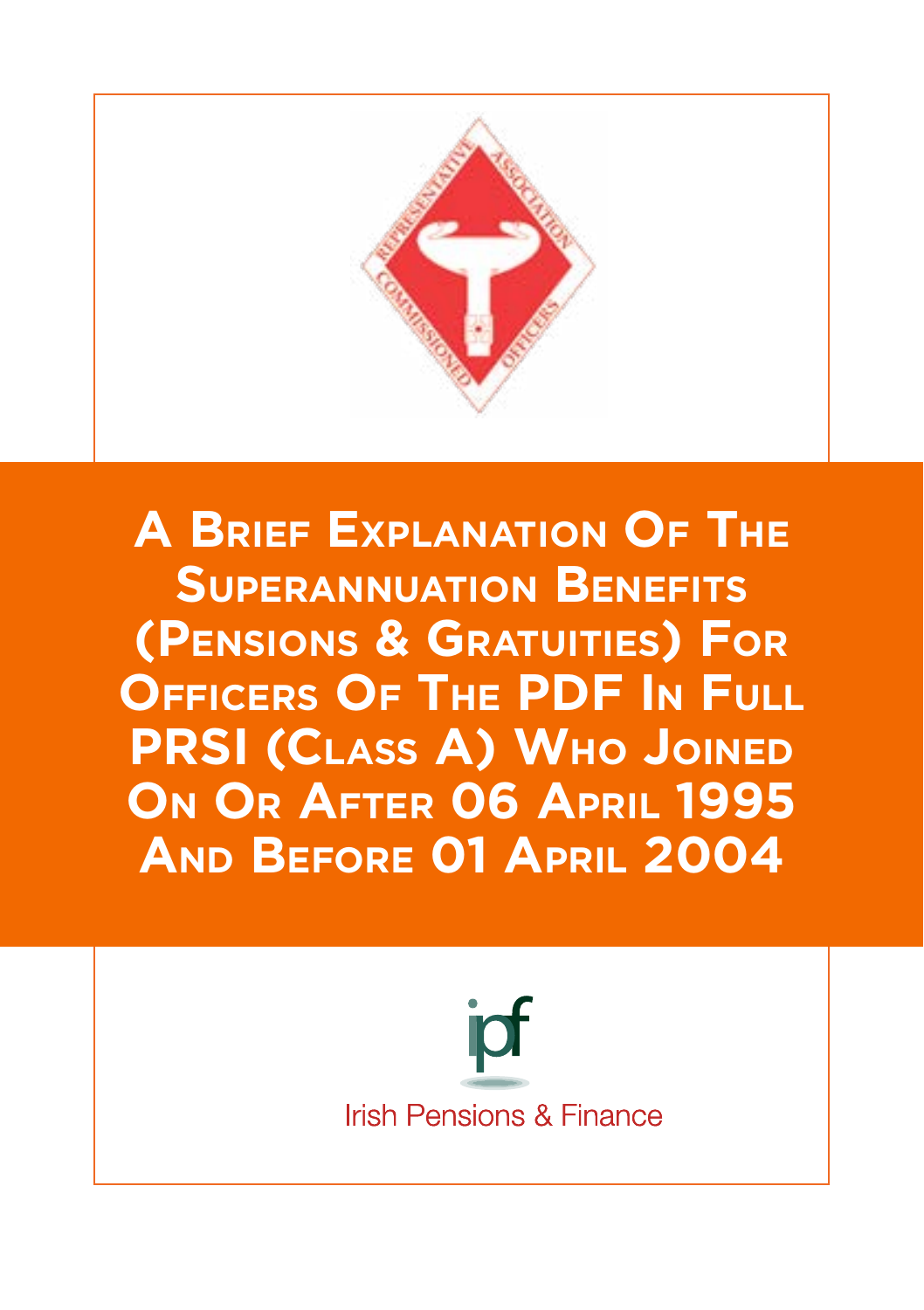# **A BRIEF EXPLANATION OF THE Superannuation BENEFITS (PENSIONS & GRATUITIES) FOR OFFICERS OF THE PDF IN FULL PRSI (CLASS A) WHO JOINED ON OR AFTER 06 APRIL 1995 AND BEFORE 01 APRIL 2004**

### **1. What is "Full PRSI (Class A)"?**

Prior to 06 April 1995 officers paid a reduced rate of PRSI (Class C) but as a result were entitled to only very limited Social Insurance benefits. The State Pension Contributory (the "old age pension") is NOT payable to PRSI Class C contributors. The Government decided that all new entrants to the public service (including the DF) from 06 April 1995 would pay the full rate of PRSI (Class A) and would be entitled to the full range of social Insurance benefits, including the State Pension Contributory.

#### **2. What types of pension schemes apply to officers?**

The Superannuation provisions applicable to officers of the PDF are "defined benefit schemes" for the purposes of the Pensions Act 1990 (as amended). They are unfunded pay-as-you-go schemes. The amount of pension benefit is defined in the scheme rules and is not affected by investment returns. Many of the retirement benefits for officers are NOT directly pay-related as such, but are calculated by reference to factors such as retiring rank, length of service in rank, the overall number of complete year's qualifying service and pensionable pay.

### **3. Who do the schemes apply to?**

The main schemes apply on a compulsory basis to all officers of the PDF. Membership of the accompanying Spouse's and Children's Pension Schemes is also compulsory except for those commissioned before the introduction of the Schemes (original scheme – 01 Jan 1971; revised scheme – 01 June 1985) who would have had an option to join.

### **4. What benefits are payable?**

The main benefits payable are;

- An occupational (service) pension
- A retirement gratuity ("lump sum") or death in service gratuity; and
- Spouse's and children's pensions

### **5. Are contributions payable by me?**

As a "Post 05 Apr '95" officer your schemes are contributory. The contribution rates deducted from your salary on an ongoing basis are:

- 3.5% of **net** pensionable pay in respect of your personal pension;
- 1.5% of **gross** pensionable pay in respect of retirement gratuity; and

• 1.5% of **gross** pensionable pay in respect of spouse's and children's pensions.

*(Gross pensionable pay* is current basic pay plus MSA plus LSI(s) (if applicable) plus flying pay, additional pay and any other pensionable payments (if applicable))

*(Net pensionable pay* is gross pensionable pay (as above) less twice the maximum rate of State Pension Contributory (SPC) payable to a single person with no dependents (€230.30 per week or €12,017.05 p.a. at June 2014))

Pre 1995 officers do not contribute towards their personal pensions or gratuities. However, the salary of all post '05 Apr '95 officers is higher at all points of each scale to compensate them for the requirement to contribute towards these. All contributions also qualify for income tax relief, which is applied automatically.

# **6. I have been told that my pension is "integrated" – what does this mean?**

An integral part of the move to full PRSI was that the occupational pensions of all public servants (including officers) recruited after 05 April 1995 would be integrated with their Social Insurance entitlements.

Integration means that your entitlement to Social Insurance benefits – such as the State Pension Contributory (the "old age" pension) - is taken into account in calculating the amount of your occupational pension payable. This means that the occupational pension (or Spouse's pension) you receive from the Department of Defence is reduced to take account of the State Pension or other benefits. In effect, then, your total pension will come from two sources – the Department of Defence and the State – so that:



- **7. From what point is my DF pension integrated i.e. reduced?** Integration (i.e. the reduction in the amount of pension paid by DOD) begins as soon as your occupational (DF) pension becomes payable.
- **8. But the State Pension is not payable until age 66 and the age is going up– does that mean that I will have a reduced pension until then?** Not necessarily. The assumption in integration is that a Social Insurance benefit is payable. But this may not be the case and the reality is that you may not qualify for such a benefit until the State Pension at 66.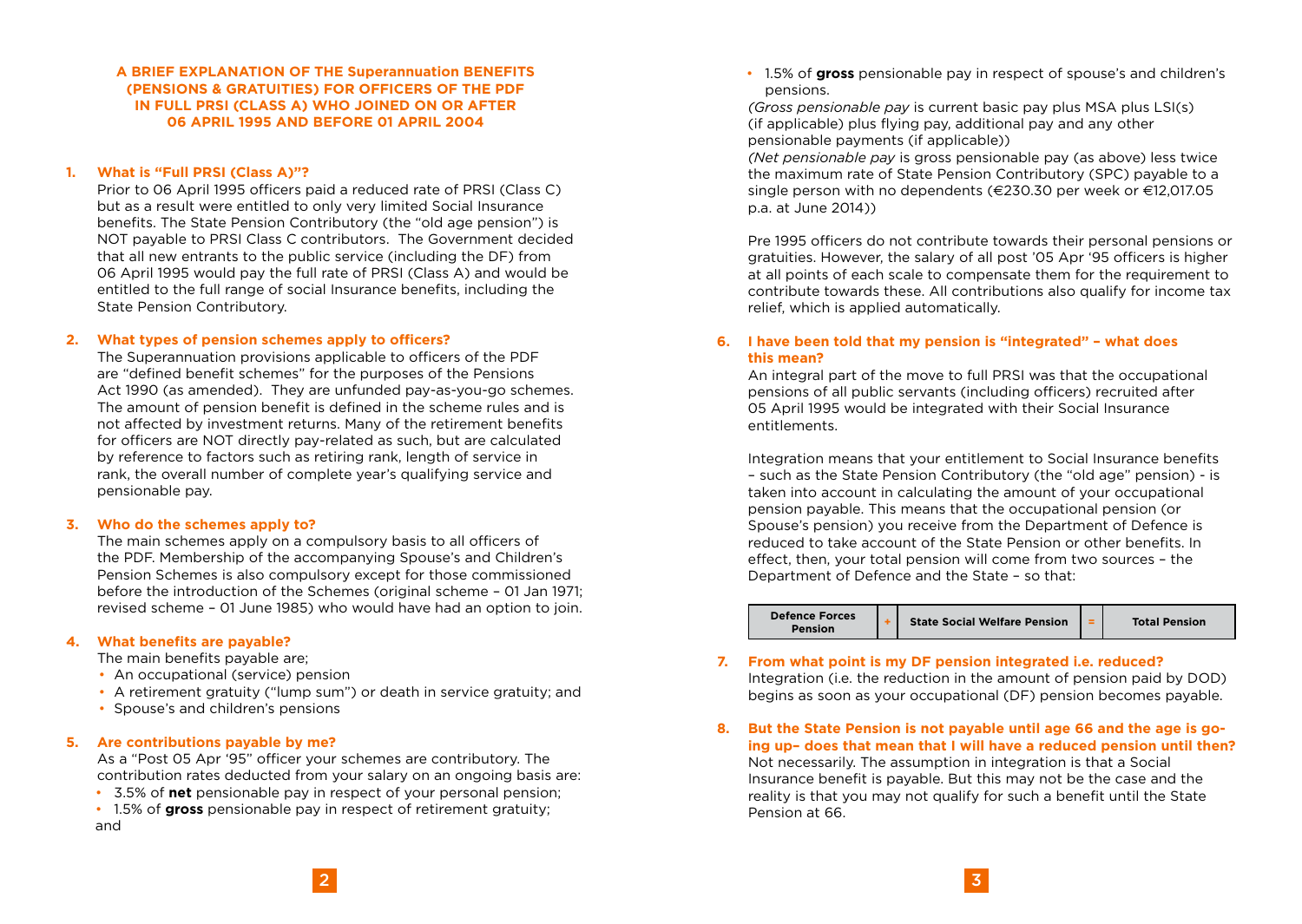However, there is provision for the payment, on application, of a **Supplementary Pension** in addition to your occupational pension during periods in which you are not employed and due to causes outside your control fail to qualify for Social Insurance benefits (or qualify at a rate less than the maximum personal rate of SPC).

The Supplementary Pension (payable by DOD) would bring you up to the total pension rate you would be on if you were being paid the State Pension and would continue to be paid until you receive the State Pension.

In accordance with an agreement between the Department of Defence and RACO applications for supplementary pensions from post 05 April 1995 officers insured for full PRSI (Class A) who retire compulsorily at age 58 or higher and who decide not to take up employment will be given "special and sympathetic consideration". It should also be noted that the compulsory retirement age for the rank of Comdt/Lt Cdr for post 05 Apr '95 officers has been increased to 58 to facilitate this measure.

### **9. So is it the case that if I retire on pension and take up other employment my pension will be reduced immediately by integration and I will not be eligible for a Supplementary Pension.**

Yes. Integration occurs as soon as your occupational (DF) pension is paid and a supplementary pension can only be claimed if the officer is not employed.

#### **10. Does integration apply to my gratuity also?**

No. Integration applies to your personal and spouse's pensions, but not to gratuities.

# **11. Does every officer qualify for an occupational pension and gratuity on the same basis on retirement?**

No. For the purpose of retirement benefits that are three broad categories of officers:

- Officers with 5 years or more but less than 12 year's service are entitled to a retirement gratuity, but NO occupational pension
- Officers with 12 years or more but less than 20 year's service qualify for an occupational pension and a retirement gratuity – both at flat rates.
- Officers with 20 or more years of service qualify for an occupational pension and a flat rate or pay related retirement gratuity.

# **12. What counts as my retiring rank for pension and gratuity purposes? How long do I have to have held it?**

Retiring rank for pension and gratuity purposes means the (paid) rank

actually held on the date of retirement provided it has been held for at least 1 year in the case of an officer with 20 or more years of pensionable service or held for at least 5 years in the case of an officer with less than 20 year's pensionable service. Otherwise it means the lowest rank held during the year immediately preceding retirement or, if service is less than 20 year's, the actual rank held 5 years before retirement.

# **13. Does time spent in acting rank count towards time in rank for retiring rank purposes?**

Yes, for retiring rank purposes service in acting rank (paid) may be combined with subsequent service in the corresponding substantive rank.

# **14. What counts as "qualifying service" for the purpose of calculation of retirement benefits?**

Qualifying service is full-time paid service in the PDF (including service as a Cadet or other enlisted rank). Service on full-time security duties as a member of the RDF before joining the PDF also qualifies, as does service transferred to the DF under the Public Sector Transfer Network. The Public Sector Transfer Network provides for the transfer of reckonable service for pension purposes between most State and Semi-State employments, including the DF and the HSE. Periods of Special Leave Without Pay, including career breaks, (other than special leave without pay of up to 3 years for service with the Rapid Response Corps) are NOT reckonable for pension purposes.

# **15. What counts as "pensionable pay"?**

"Pensionable pay" may include your regimental (basic) pay, Long Service Increments (LSIs), Military Service Allowance (MSA), flying pay and/or additional pay payable to certain Special Service Officers (SSOs) and any pensionable allowances (e.g. full rate Health & Safety Allowance, PSS Allowance, Annual Diving Allowance).

# **16. How is my occupational (service) pension calculated?**

In general, officers' occupational pensions are comprised of up to 3 main elements, which are calculated separately and then added together to give the final pension amount. These are (1) the basic pension, (2) additions in respect of MSA and (3) additions in respect of LSIs, if applicable. The effect of integration is that the **maximum pension** payable by the Department of Defence is 50% of pensionable pay **less** the annual maximum personal rate of the State Pension Contributory (SPC) applicable at retirement date.

The primary formulae for determining the flat rates of **basic pension**  are laid down in the Defence Forces Pensions Schemes (e.g. Defence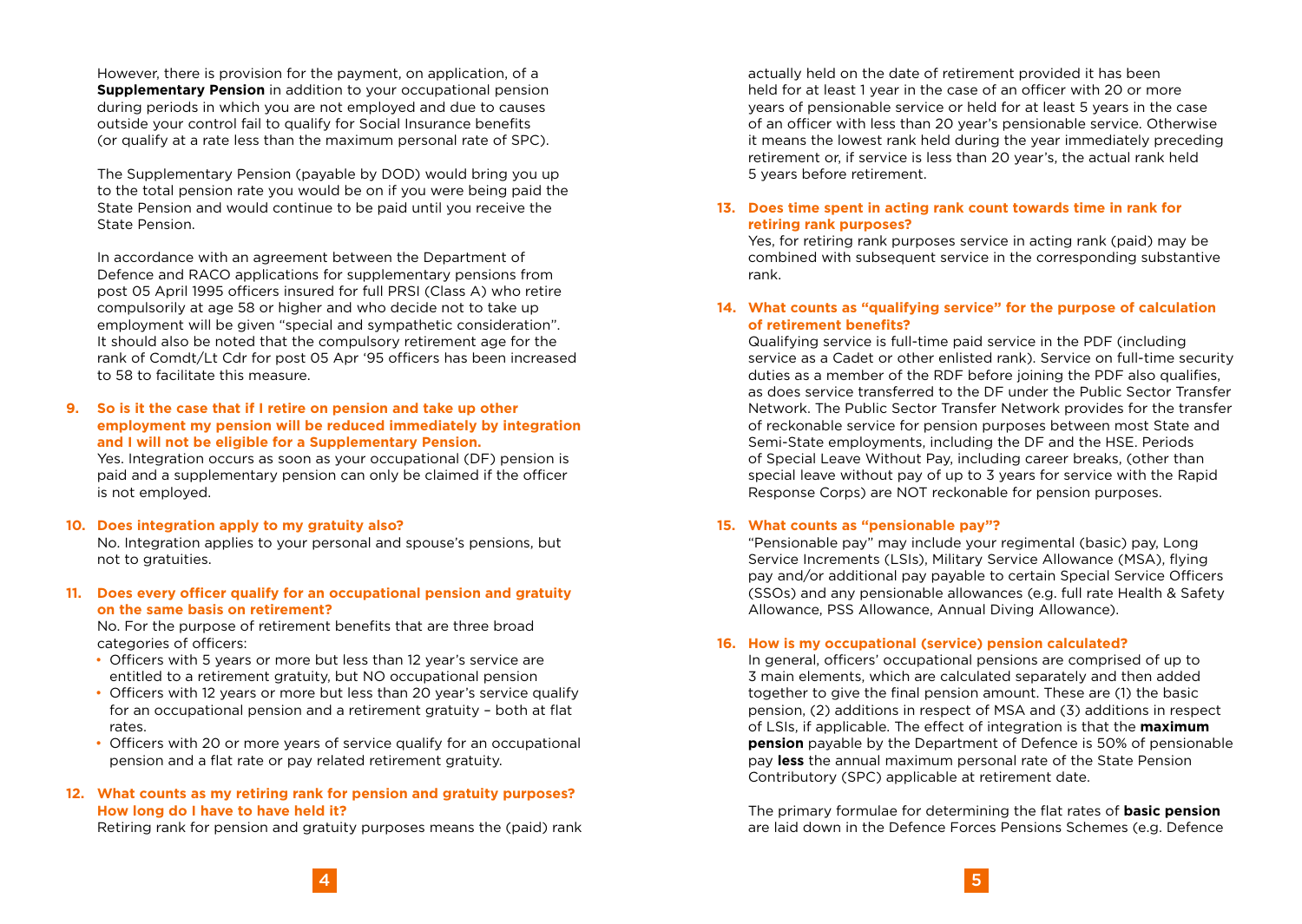Forces Pension Scheme 1937). However, these were developed for non-integrated pensions (pre 1995 – PRSI Class C) and adjustments must be made for the effect of integration.

The **maximum integrated basic pension** is 50% of the maximum point (point before LSI 1) of the Rate 1 pay scale for the rank less the annual maximum personal rate of the SPC applicable at retirement date.

Below the maximum the other rates of integrated basic pension are calculated using percentage relativities between the maximum integrated and non-integrated pensions.

MSA is reckonable for pension purposes if you were in receipt of it on your last day in service and for not less than 5 years during service. LSIs are reckonable if held on the date of retirement. Additions to the basic pension for MSA and LSI(s), if applicable, are calculated in a similar manner to the above. However the SPC is disregarded because it has already been taken into account fully in the calculation of the basic pension.

### **17. Can you show me an example of that calculation?**

Yes. Let's take, for example, a Capt (Class A PRSI) with 5 years in rank and 13 years total service. To calculate the **integrated basic pension**

- **Step 1:** *Calculate the percentage relativity between the maximum integrated basic pension (PRSI Class A officer) for the rank and the corresponding maximum basic pension for a PRSI Class C officer.*
	- Maximum integrated basic pension = 50% of the max of Capt Rate 1 PRSI Class A pay scale ( $\epsilon$ 52.978/2 =  $\epsilon$ 26.489) less the annual maximum personal rate of the State Pension Contributory (€12,017.05) = €14,471.95
	- Maximum non-integrated pension = 50% of the Capt Rate 1 PRSI Class C pay scale ( $\text{\textsterling}50.368/2$ ) =  $\text{\textsterling}25.184$
	- Relativity = €14,471.95/€25,184 x 100 = *57.464859%*
- **Step 2**: *Multiply the basic rate of pension for an officer in PRSI Class C with the same rank, service in rank and total service by that percentage. This gives the corresponding rate of integrated basic pension for an officer of PRSI Class A.*
	- = Basic rate of pension PRSI Class C Capt 5 yrs in rank 13 yrs total service = €11,338.89 x .57464859 = €6,515.88 = basic pension for a "Post 5 Apr '95" Capt (PRSI Class A) with 13 year's service and 5 years in rank.

So, the integrated basic pension for this officer, payable by the Department of Defence, would be **€6,515.88** 

#### The **addition to this in respect of MSA** would be calculated as follows:

- **Step 1:** *Calculate the percentage relativity between the MSA element of the maximum integrated basic pension (PRSI Class A officer) for the rank and the corresponding maximum total for an officer in PRSI Class C (non-integrated pension).*
	- Maximum MSA addition is 50% of the actual rate.
	- Capt Rate 1 PRSI Class C MSA = €4,495.00 x 50% = €2,247.50
	- Capt Rate 1 PRSI Class A MSA = €4,730.00 x 50% = €2,365.00
	- Relativity = 2,365/2,247.5 x 100 = *105.228031%*

**Step 2:** *Multiply the MSA addition for an officer in PRSI Class C with the same rank, service in rank and total service by that percentage. This gives the corresponding rate of MSA addition for an officer of PRSI Class A.*

- MSA addition for a PRSI Class C Capt 5 yrs in rank 13 yrs total service =  $\in$ 1.011.43.
- Multiply PRSI Class C MSA addition by the percentage relativity = €1,011.43 x 1.05228031 = **€1,064.31** = MSA Addition for this officer

This officer is not in receipt of LSIs. Therefore there is no addition for this item. However, if the officer was in receipt of LSIs the calculation of the addition to basic pension for this item would be as above.

So, in the case the **total annual occupational pension** payable by the Department of Defence would be the integrated basic pension of €6,515.88 plus the MSA addition of €1,064.31, = **€7,580.19 p.a.**

This figure is in addition to any social insurance benefits that the officer may be entitled to as a PRSI Class A contributor.

# **18. What happens if the rate of SPC goes up or down after I retire – is my integrated pension from DOD adjusted?**

No. Your occupational (DOD) pension is calculated using the SPC rates applying on the date of retirement. It is not adjusted to take account of any subsequent changes in the rate of SPC.

# **19. So, do I qualify for the maximum pension of my pensionable pay, less the annual SPC, after 20 years service?**

No. As we have seen, the pension is calculated based on a number of factors including rank on retirement, service in rank and overall service. So, for example, a Comdt would need a minimum of 23 year's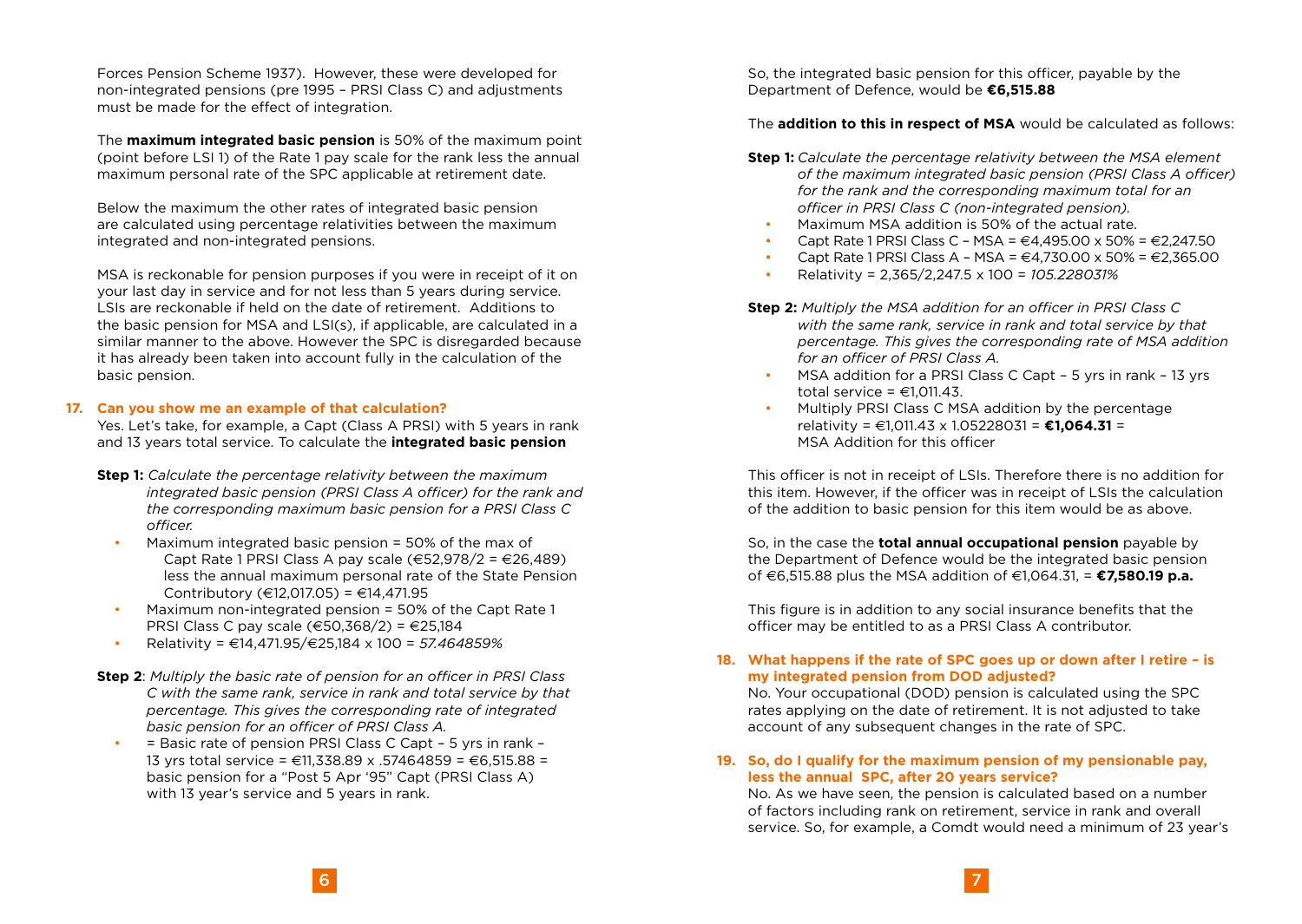total service and 6 years in the rank to get the max pension (i.e. 50% of Rate 1 regimental pay at the max of the scale **less** max rate of personal SPC), **plus** 50% of Rate 1 MSA for the rank, **plus** 50% of the LSI(s)). The same pension would be payable to a Comdt with 24 years total and 5 in rank, or 25 total and 4 in rank, or 26 total and 3 in rank. (For details of combinations required for max pension in each rank see the Pensions Rate tables issued by DOD).

# **20. I am a Special Service Officer (SSO). Is my pension calculated in the same way as that described above?**

Not quite. For Superannuation purposes officers in receipt of pay rates other than Rate 1 and/or in receipt of additional pay (e.g. Flying Pay) are classified as Special Service Officers (SSOs). These officers qualify for a fixed percentage addition to the **standard** rates of integrated **basic** pension (i.e. the basic Rate 1 pension) – 20% in the case of Medical and Dental Officers and 10% in all other cases. They also qualify for the additions in respect of MSA and LSIs referred to above.

However, maximum pension may not exceed 50% of **actual** pensionable pay **less** the annual personal rate of SPC. For these purposes pensionable pay includes:

- Basic (regimental) pay at retirement date i.e. Rate 1, 2, 3 etc. • MSA
- Flying pay and/or additional pay (if held for at least 1 year continuously up to and including retirement date **and** for an aggregate of at least 5 years during the final 8 years of service – the "5 year rule")
- LSI(s) if held at retirement date

As an alternative to the fixed percentage addition above, where an SSO has completed a minimum of 30 years total service pension will be calculated as 50% of **actual** pensionable pay at retirement date less the annual personal rate of SPC.

# **21. I am in receipt of a pensionable allowance. What addition will be made to my pension for that?**

With effect from 01 Sept 2005 a number of allowances have been reckonable for pension purposes for qualified pre 2004 officers (Line and SSO) serving on or after that date.. These include Health & Safety Officers Allowance (full rate), Annual Diving Allowance, PSS Officer's Allowance – full rate, and Foreign Language Proficiency Allowance – Max Rate.

Provided you satisfy the 5 year rule (see above) you may qualify for a fixed 10% addition to the standard rates of integrated basic pension in respect of this allowance. However, the maximum addition is limited to 50% of the actual amount of the allowance.

In addition, no officer can qualify for more than one percentage addition to basic pension. So, if you are an SSO (for pension purposes) who is also in receipt of a pensionable allowance you would NOT get a further addition to your pension in respect of the allowance. However, if your pension is being calculated as 50% of actual pensionable pay less SPC (on the basis of having 30 year's service), the allowance would be included in the calculation of actual pensionable pay.

# **22. How is my Retirement Gratuity calculated?**

If you have more than 5 year's service but less than 12 years you are entitled to a gratuity of 20 day's pensionable pay at the date of retirement for each year of qualifying service.

If you have more than 12 year's service you qualify for a flat rate gratuity, in addition to pension. Like the pension, the gratuity consists of a basic element with additions for MSA and, if applicable, LSI(s).

- If you have more than 12 year's service but less than 20 the basic flat rate gratuity and additions in respect of MSA and LSI's, if applicable, are determined by rank and service.
- If you have 20 or more year's service the basic flat rate element and additions for MSA and LSIs if applicable are fixed by rank up to 7 years from retirement age for the rank in question. From that point the gratuity increases each year to reach a maximum of 1.5 times **actual pensionable pay** payable to officers retiring voluntary within 4 years of retiring age for the rank.

The different basis for calculating pensions and gratuities should be noted. For example a Colonel retiring with 30 years total service and 1 year in the rank would qualify for a pension based on 50% of the max of the Col's scale, less SPC, (even though he/she had not reached that point on the scale), but a gratuity based on 1.5 times actual pay (i.e. point 1 of the Col's scale) – plus MSA additions in both cases.

The basic rates are determined by the application of detailed formulae laid down in the Defence Forces Pension Schemes. These must be adjusted to ensure that the higher salary scales of Post 5 Apr 95 Class A officers are reflected in the gratuity.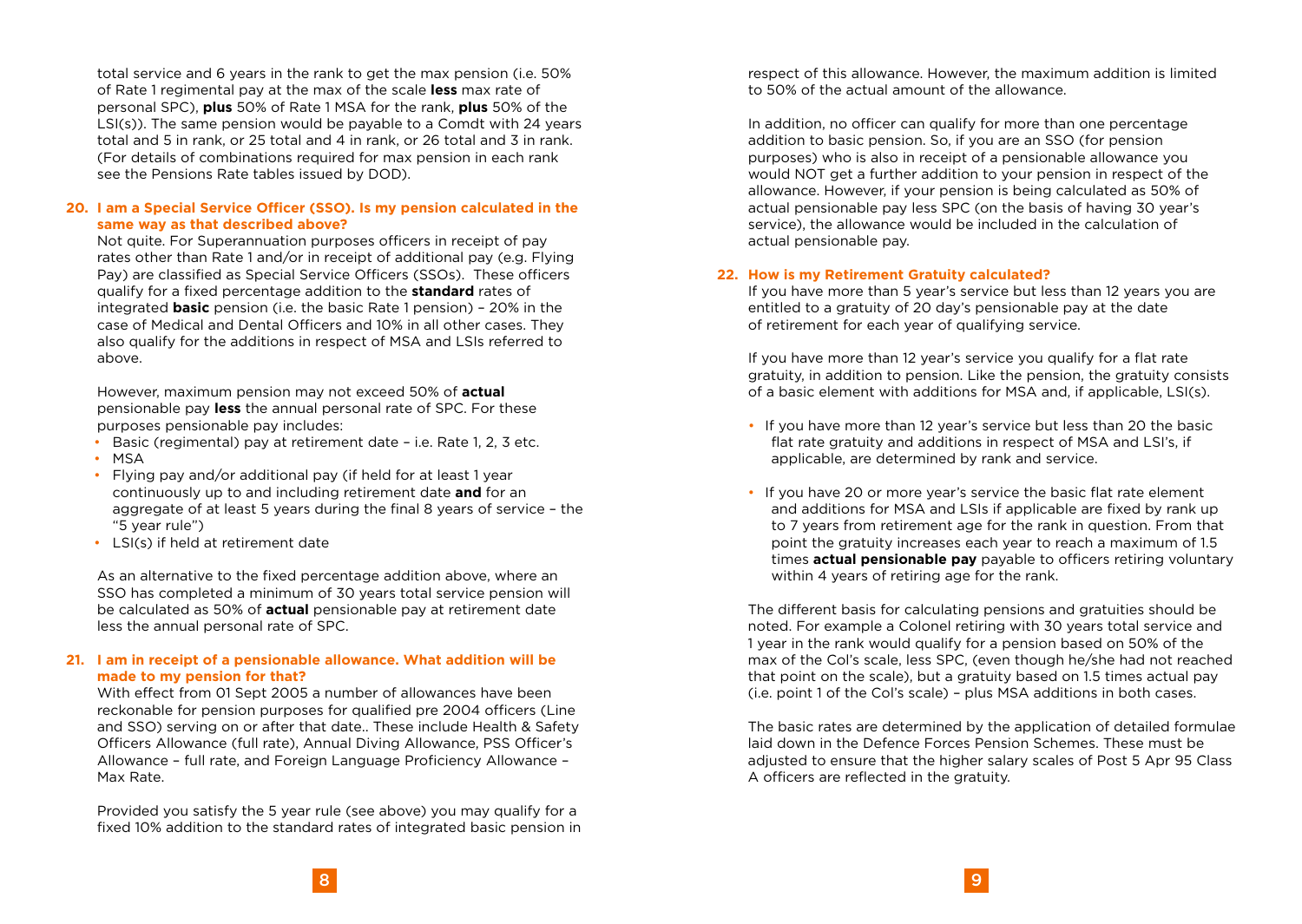#### **23. Can you show me an example of that calculation?**

Yes. Let's take the earlier example a Capt (Class A PRSI) with 5 years in rank and 13 years total service. To calculate the **flat rate gratuity:**

- **Step 1:** *Calculate the percentage relativity between the maximum Rate 1 pay PRSI Class A and the maximum Rate 1 pay PRSI Class C for the rank.*
	- Max Rate 1 Class A =  $\epsilon$ 52,978; Max Rate 1 Class C =  $\epsilon$ 50,368; 52,978/50,368 x 100 = 105.181861%.
- **Step 2:** *Multiply the appropriate gratuity payable to a PRSI Class C officer by this percentage to give the basic gratuity for the PRSI Class A officer.*
	- €26,969.32 = Basic Gratuity for PRSI Class C Capt (13 year's service). €26,969.32 x 1.05181861 = **€28,366.83** = Basic flat rate gratuity
- **Step 3:** *Calculate additions in respect of MSA and LSI(s), if applicable, by using the percentage relativities between the MSA or LSIs payable to the Class A officer and the maximum point of the Rate 1 PRSI Class A pay scale for his/her rank.*
	- MSA Capt PRSI Class A =  $\in$ 4.730; Max rate 1 pay Capt PRSI Class A =  $\text{\textsterling}52.978$ .
	- Relativity = 4,730/52,978 x 100 = 8.928234%
	- Basic gratuity €28,366.83 x .08928234 = **€2,532.66** = addition in respect of MSA
	- There is no LSI(s) in this case, but if there was the calculations would be performed in a similar manner to the above

Therefore, **total flat rate gratuity** = €28,366.83 + €2,532.66 = **€30,899.49**

# **24. Does integration apply to the gratuity?**

No, the gratuity is NOT integrated – i.e. there are no deductions to take account of Social Insurance benefits. This is because Social Insurance benefits are in pension form only.

# **25. Is the Retirement Gratuity taxed?**

Currently (June 2014) the first €200,000 of retirement gratuities ("lump sums") are exempt from income tax.

# **26. At what age will I be paid my occupational pension and gratuity and for how long will the pension be paid?**

Your DF occupational pension and/or gratuity are paid immediately on retirement and regardless of age. Your pension will be paid up to the date of your death.

# **27. Is there any provision for my pension to be increased after I retire?**

Yes. With the approval of the Minister for Finance DF pensions increase in line with general increases in the pay of serving personnel of the corresponding rank. However, this may change in the future to a system that would see pensions increased in line with increases in the Consumer Price Increase (CPI). Legislation enacted in 2012 provides that this system will apply to all new entrants after 01 Jan 2013. The legislation also includes a provision to enable the Government to apply this system to all serving and retired public servants.

# **28. If I am in receipt of a military (occupational) pension are there any circumstances in which it would be reduced?**

Yes. Under the terms of legislation introduced in 2012 if you are in receipt of a public service pension (including a DF pension) and take up new employment in the public service (even in another area of the public service) after 01 Nov 2012 your pension can be "abated" (reduced). If you are considering leaving the DF to take up employment elsewhere in the public service you should take detailed advise on this area.

# **29. What benefits are payable if I retire on medical grounds?**

The benefits that may be paid if you are compulsorily retired on medical grounds depend on your overall service:

- If you have at least 1 year but less than 10 year's qualifying service you would qualify for an increased gratuity based on 30 day's pensionable pay per year of service, but NO pension.
- With at least 10 years but less than 20 years you would qualify for the normal flat rate gratuity but an increased integrated pension. The amount of the increase in pension depends on rank (Lt – 50%; Capt – 25%; Comdt – 20%; Lt Co – 16.66%)
- With more than 20 year's service the normal integrated pension and gratuity are paid, but the maximum gratuity of 1.5 times pensionable pay is payable within 5 years of normal retirement age for the rank.

If the disablement that leads to you being compulsorily retired on medical grounds is specifically related to your service in the DF you may also qualify for a Disability Pension or Disablement Gratuity.

# **30. What benefits would apply if I died in service?**

If you die in service a gratuity of a minimum of 1 year's pensionable pay would be paid to your spouse and/or children or legal representative. Depending on service this gratuity can be increased to the maximum 1.5 year's pensionable pay.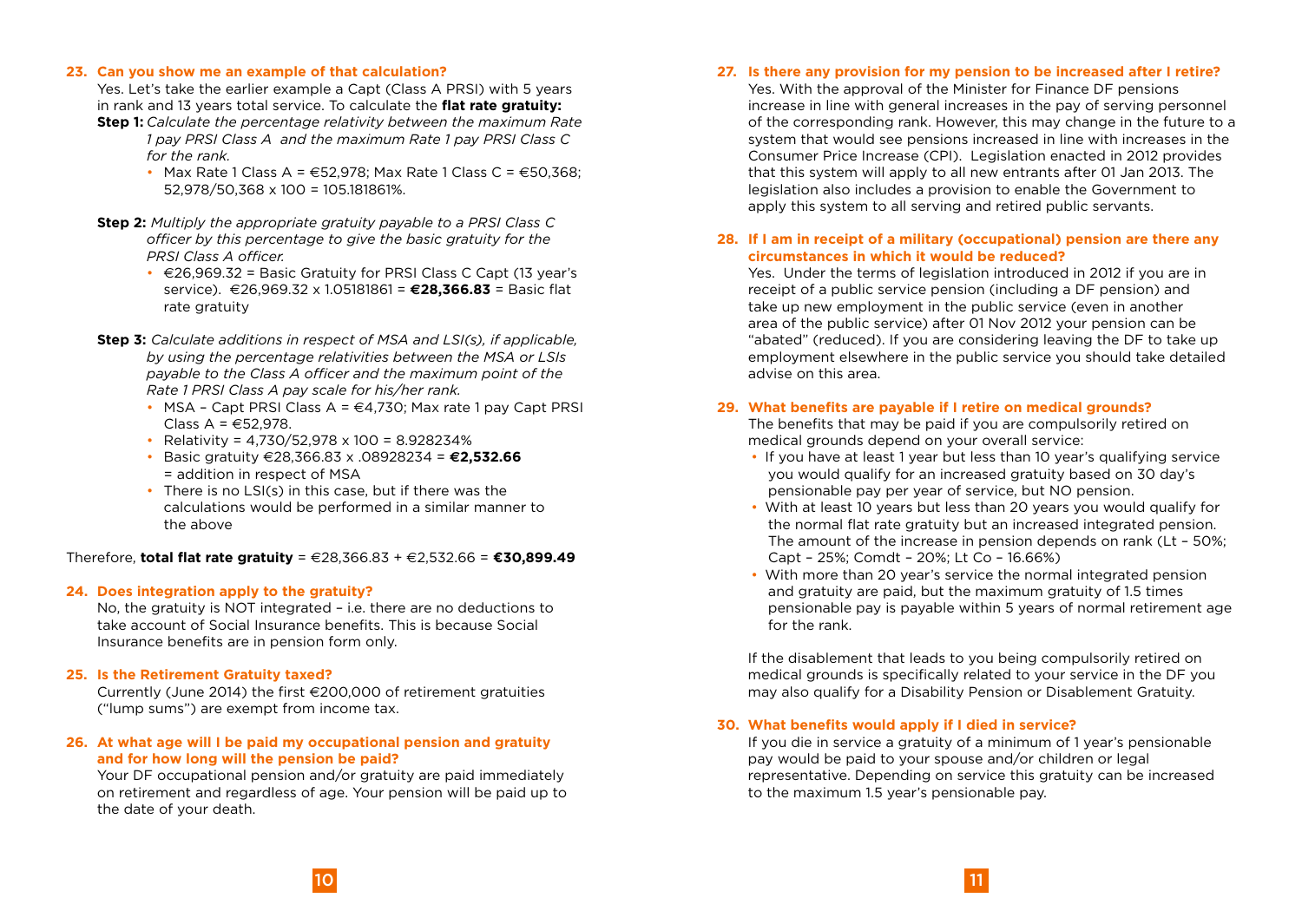If you are a member of the Spouse's and Children's Pension Scheme a pension will also be paid to your spouse (or civil partner) and children. As spouse's and children's pensions are linked to your own occupational pension , they are also "integrated" with the Social Insurance system. The spouse's pension would be 1/2 of the occupational pension you would have received if you had served to normal retirement age for your rank ("potential pension").

A child's pension is 1/3 of the spouse's pension for each of the first three eligible children. If there are more than 3 children an amount equal to the spouse's pension is divided between them. So the combined max for spouse and children is equal to the integrated pension you would have received if you had served to normal retirement age for your rank.

As a PRSI Class A contributor you are also insured for the full range of Social Insurance benefits, including the Widow's, Widower's or Surviving Civil Partner's Pension. This would be payable in addition to any pension under the DF Spouse's and Children's Pension Scheme.

#### **31. Would the benefits be the same if I was killed on duty?**

No. If you are killed in the course of duty, at home or overseas, the standard death gratuity as described above is payable. However, if you are killed in the course of overseas duty a further lump sum of €157,594 is payable under the Department of Defence's special compensation scheme.

In addition, if you are killed in the course of duty either at home or overseas enhanced spouse's and children's pensions are payable. In these cases the combined Spouse's and Children's Pension can be up to 90% of reckonable pay (50% for the spouse and up to 40% for dependent children).

The Social Insurance Widow's, Widower's or Surviving Civil Partner's Pension would also be payable as above.

#### **32. What is the Spouse's and Children's Pension Scheme?**

It is a Scheme to provide pensions for the spouses and/or dependent children of a member of the PDF who dies in service or after qualifying for a pension. It is essentially the same as those that apply elsewhere in the public service.

#### **33. How are spouse's and children's pensions calculated?**

If you die in service or after compulsory retirement on medical grounds the Spouse's and Children's Pensions will be calculated by reference to the pension you would have received if you had served to normal retirement age for your rank ("potential pension").

In all other cases the Spouse's and Children's Pension will be calculated by reference to your actual pension.

In assessing your pension or potential pension for the purposes of calculating the spouse's and children's entitlement, your pensionable pay will be reduced by once the annual SPC and the pension will be calculated on the sum remaining.

Subject to the foregoing, pensions are calculated according to the following table:

| Details of<br><b>Dependents</b>   | <b>Fraction of your</b><br>pension or<br>potential pension<br>payable to your<br>spouse | <b>Fraction of your</b><br>pension or<br>potential pension<br>payable to<br>children | <b>Total fraction of</b><br>your pension or<br>potential pension<br>payable |
|-----------------------------------|-----------------------------------------------------------------------------------------|--------------------------------------------------------------------------------------|-----------------------------------------------------------------------------|
| Spouse                            | 1/2                                                                                     |                                                                                      | 1/2                                                                         |
| Spouse & 1<br>Child               | 1/2                                                                                     | 1/6                                                                                  | 2/3                                                                         |
| Spouse & 2<br>children            | 1/2                                                                                     | 1/3                                                                                  | 5/6                                                                         |
| Spouse &<br>3 or more<br>children | 1/2                                                                                     | 1/2                                                                                  | Full Amount                                                                 |
| 1 child                           | 1/2                                                                                     | 1/3                                                                                  | 1/3                                                                         |
| 2 or more<br>children             |                                                                                         | 1/2                                                                                  | 1/2                                                                         |

#### **34. Who is regarded as a child for the purposes of the Scheme?**

A person under 16 years of age or, if receiving full-time education or training, 22 years of age. However, subject to certain conditions, there is no age limit where a dependent child is incapable of self-support due to permanent mental or physical disability.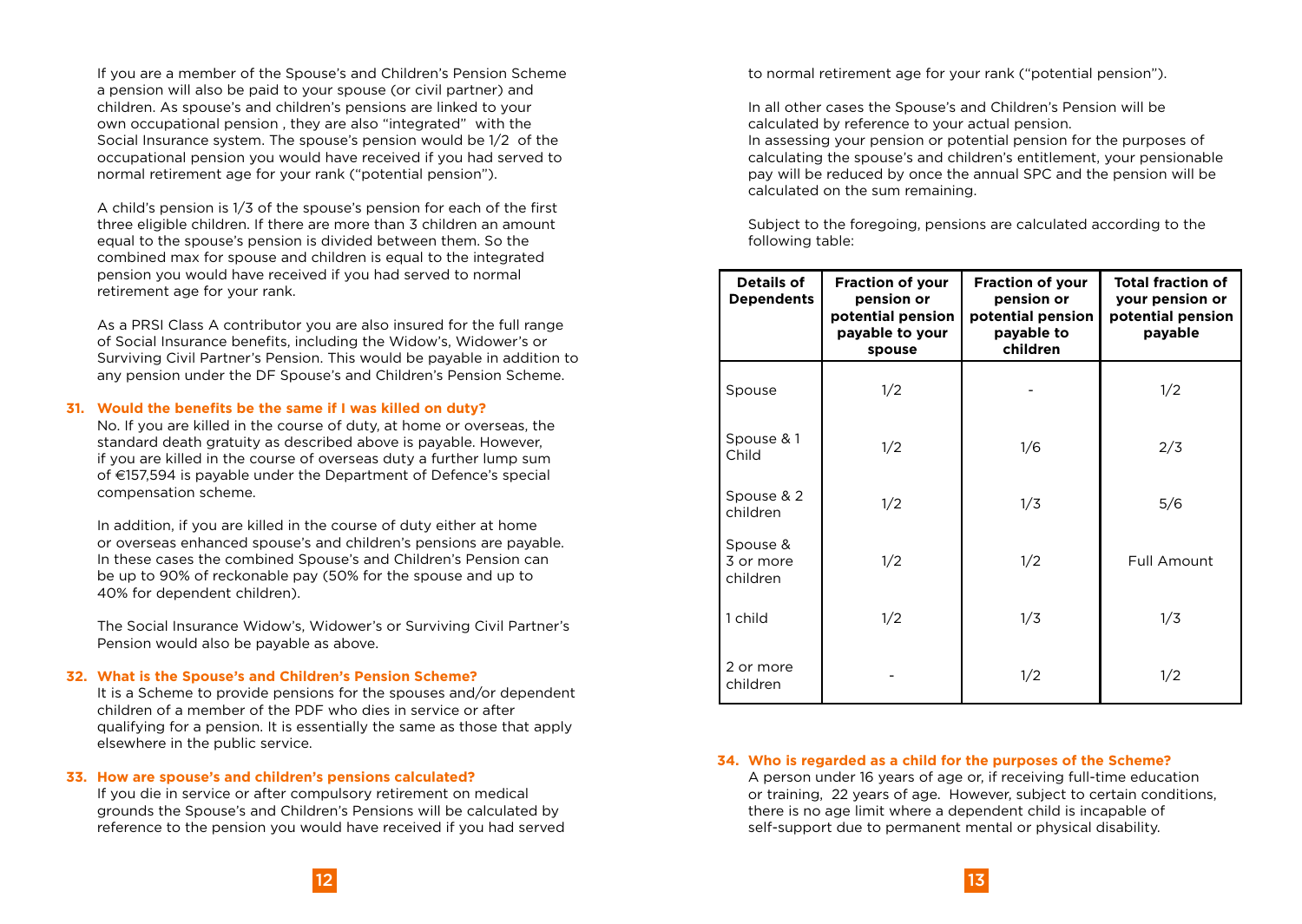For the purposes of the Scheme "children" includes step-children and adopted children.

#### **35. I have four children – can I provide for all of them?**

The children's pension is for the joint benefit of all your children. If you leave a spouse and three or more children, the maximum children's pension will be payable. Similarly, if you leave no spouse the maximum children's pension will be payable so long as at least two children remain eligible. Children's pension is divided equally among all eligible children. In your case each child would receive 1/4 of the total children's pension payable.

#### **36. If my spouse dies what happens to the children's pension?**

It depends on the number of children. If there is one eligible child the pension goes up from 1/6th of the amount of your pension to 1/3rd and, if there are two eligible children, from 1/3rd to 1/2. If there are three or more eligible children the total amount of their pension remains unchanged.

#### **37. I am not married, but I have a partner – does the Scheme apply to me?**

Yes. The Civil Partnership and Certain Rights and Obligations of Cohabitants Act 2010 provides for registration of a civil partnership. If registered, civil partners will be treated in the same way as spouses under the Spouse's and Children's Pension Scheme.

The Act also establishes a redress scheme for couples who are not married or registered in civil partnership. This scheme gives protection to a financially dependent person at the end (including through the death of one of the couple) of a long-term cohabiting relationship. The redress scheme allows a financially dependent cohabitant to apply to court for certain remedies, including pension adjustment orders.

#### **38. Do I have to contribute towards the benefits of the Scheme?**

Yes. The Spouse's and Children's Pension Scheme is a contributory scheme and all members must pay contributions. Contributions are made up of periodic contributions and non-periodic (lump sum) contributions. The maximum number of years' contribution payable is 40.

Periodic contributions of 1.5% of your Gross pensionable pay are deducted from your salary on a monthly basis. In addition, if at retirement or death in service you have not paid your full periodic contribution liability a lump sum contribution of 1% of pensionable pay is deducted from your gratuity in respect of each year or part of a year for which periodic contributions have not been paid.

### **39. Where can I get further details about my pension entitlements?**

Further details of PDF officers' retirement benefits are set out in the relevant pensions handbooks issues by the Department of Defence. These, together with current pension and gratuity rates, are posted on the DF Intranet under the "money" icon.

Further details can also be obtained by contacting the Department's Pension Section at Renmore, Galway.